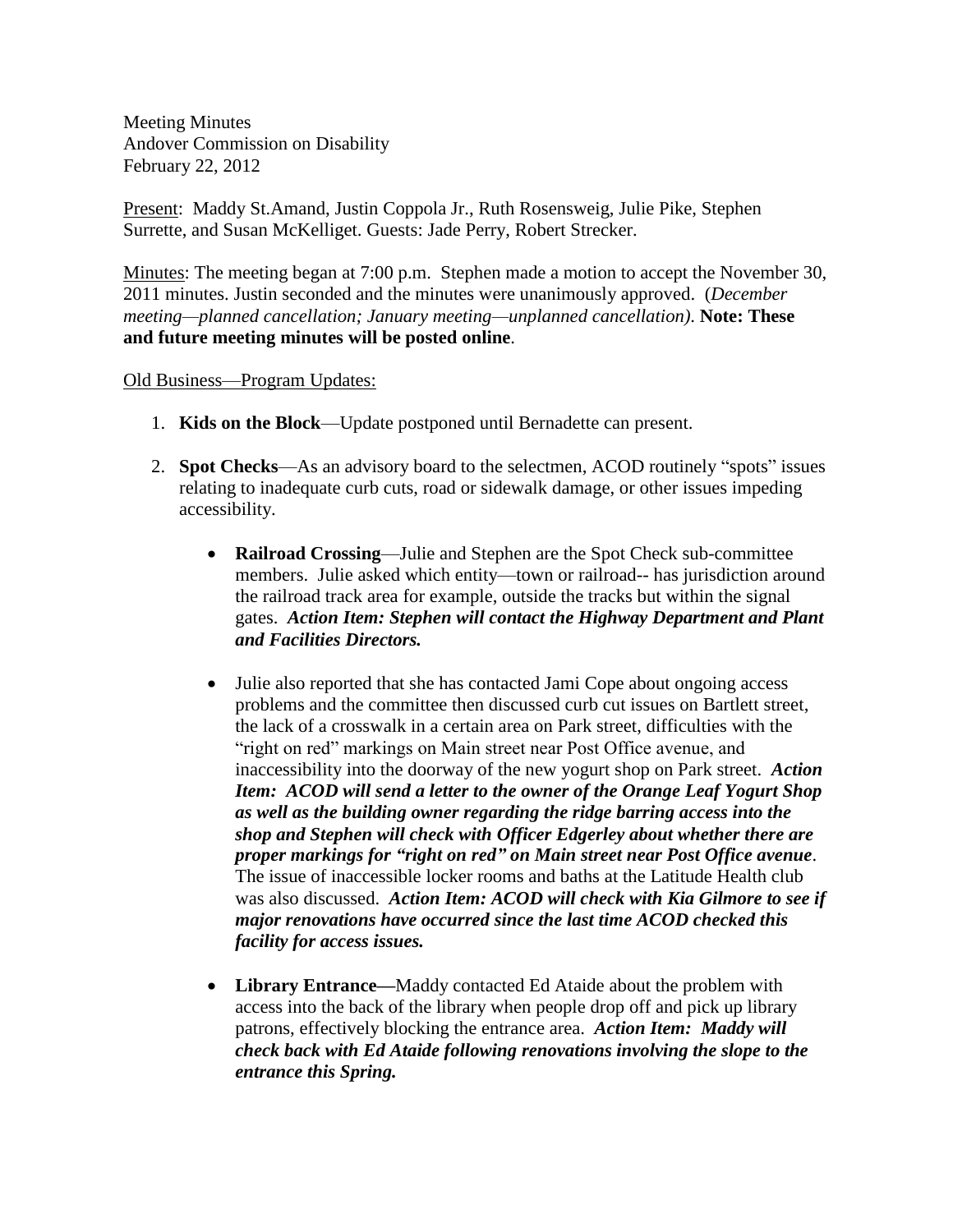**Sovereign Bank—**Maddy briefly explained the lack of access in the vestibule of this Shawsheen branch bank where the ATMs are located. *Action Item: Maddy has a call in to the access architect and will report back to ACOD with information about the plans to reconfigure the vestibule.*

## New Business

- **1. Program Proposals**
	- **Pilot Ipad Program**—Will Await Bernadette
	- **Peer Mentoring**—Will Await Bernadette
	- **Motion: Julie put forward a motion on Maddy's behalf "To give \$1,000 to NEADS (the National Education for Assistance Dogs Services) to help in the purchase of a trained service dog for Jami Cope of Andover."** Jami was a member of ACOD and continues in her advocacy within the community for people with disabilities. It was noted that Jami is currently President of the Board at NILP. The committee unanimously agreed that it is part of ACOD's mission to financially support people in the community actively involved with advocacy for people with disabilities. In this case the committee agreed to donate a sum of money toward a fundraising effort to pay for a sight dog to replace the dog that Jami had until he passed a few months ago. The ACOD donation would be a small fraction of the actual cost of the dog. **Motion was seconded by Stephen and unanimously passed.**
- **2. Correspondence to U.S. Postal Service—**Last month, on behalf of ACOD, Ruth wrote a letter to the USPS Architectural Barriers Compliance Program requesting electric doors on exterior and interior doors at the Stevens Street Post Office. ACOD is trying to get the same level of compliance at the Main Post Office which is currently in place at the branch office. The January 26, 2012 letter was distributed to committee members. *Action Item: Ruth will report back to the committee any response from the U.S Postal Service.*
- **3. Discussion: Renovations at Olde Andover Village—**Maddy gave a brief overview of the sale last summer of the Olde Andover Village Square to Avison Young Company and local investors, and the significant renovations about to take place. *Action Item*: *ACOD will be in touch with the architectural access specialist Deb Ryan & Associates to review the blueprints for the 8 levels including elevators and sprinkler systems. Also, ACOD will write to the new owners letting them know of its interest in monitoring progress from the beginning*.
- **4. Basic Access in Every New House—**Ruth proposed replacing the current "visitability" brochures with newer illustrated brochures from a company in Georgia